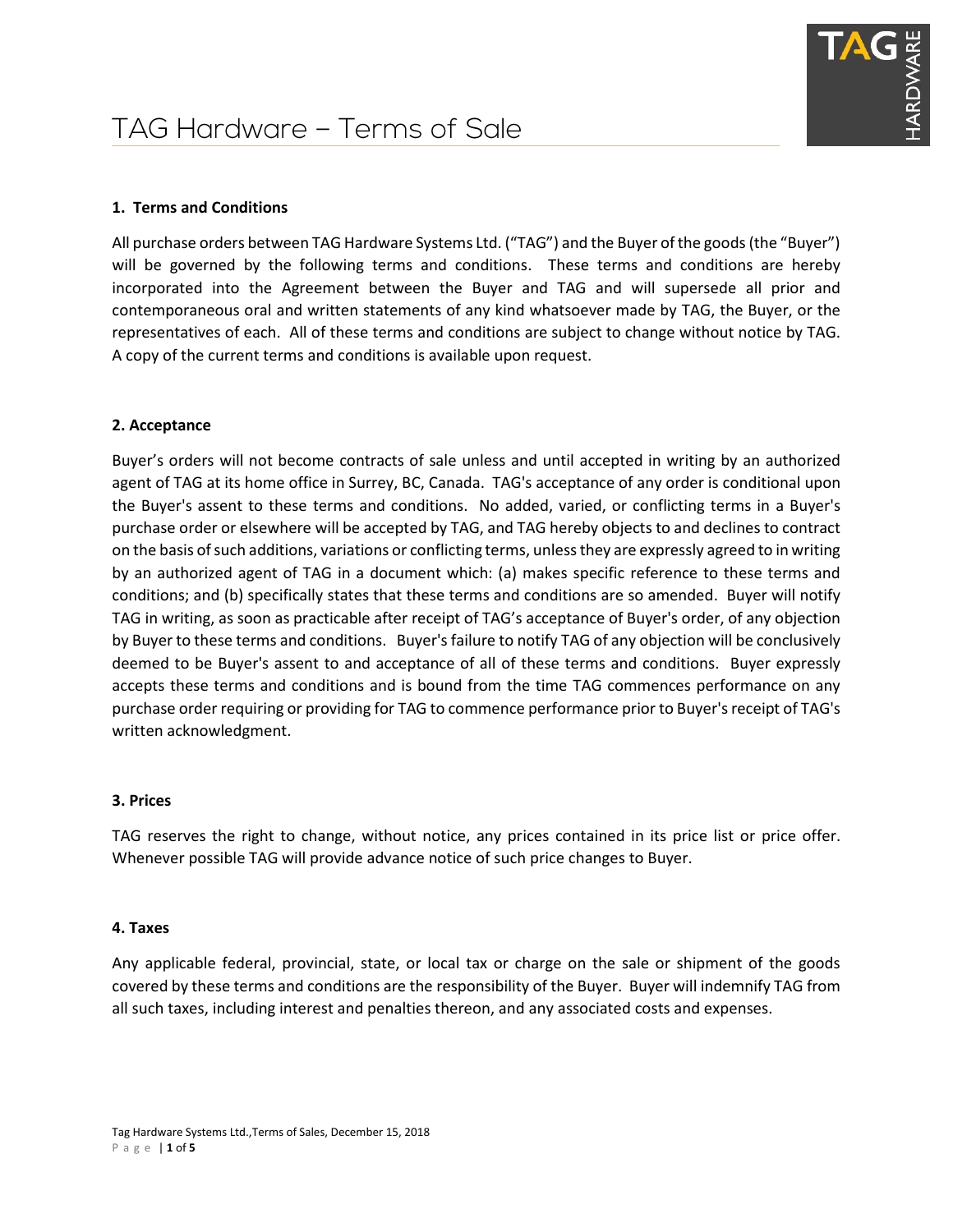

# **5. Shipment, Freight, Delivery, and Pickup**

Except as otherwise provided, all prices are F.O.B. TAG's facility in Surrey, BC, Canada.

## **6. Financial**

Shipments and deliveries of all goods to Buyer will at all times be subject to approval of TAG's Credit Department. Buyer will submit a completed credit application in a timely manner prior to an initial order. In addition to TAG's existing rights and remedies, TAG reserves the right to withhold deliveries and/or terminate this or any other contract with Buyer if Buyer fails to comply with the terms of this Agreement or any other contract between TAG and the Buyer. Upon TAG's termination of this Agreement, all unpaid amounts Buyer owes TAG will become immediately due and payable.

#### **7. Payment Terms**

Payment terms are net 30 days from date of TAG's invoice. A late payment charge of 1.5% per month (18% per annum) may be added to all past due balances. Buyer will pay TAG for all reasonable legal fees, as well as other costs and expenses incurred in connection with the collection of past due balances. Buyer will have no right of set-off.

## **8. Buyer's Agreement to Defend**

Buyer will defend, protect, and indemnify TAG against all actions or suits, at law or in equity, and from all associated costs, legal fees, expenses, damages, claims, and demands arising out of or awarded in connection with any goods: (a) sold or supplied to Buyer by TAG that are not maintained and operated in accordance with recommended procedures; or (b) sold or supplied to Buyer by TAG to meet Buyer's specifications, requirements, or instructions.

## **9. Notice of Accident or Malfunction**

Buyer will notify TAG promptly, and in any event within 30 days, of any accident or malfunction involving goods manufactured or sold by TAG. Buyer will protect, defend, and indemnify TAG (as provided in clause 8), in the event that Buyer fails to give such notice to TAG and to so cooperate.

## **10. Warranty**

TAG warrants for a period of 1 year from the date of shipment that the goods supplied to Buyer will be of good materials and workmanship and, when properly installed and used, will be fit for the ordinary purpose or purposes indicated in TAG's Product Specifications and/or to any other specifications supplied by TAG. TAG will repair, provide the Buyer with a replacement, or credit the Buyer's account for defective goods sold by TAG.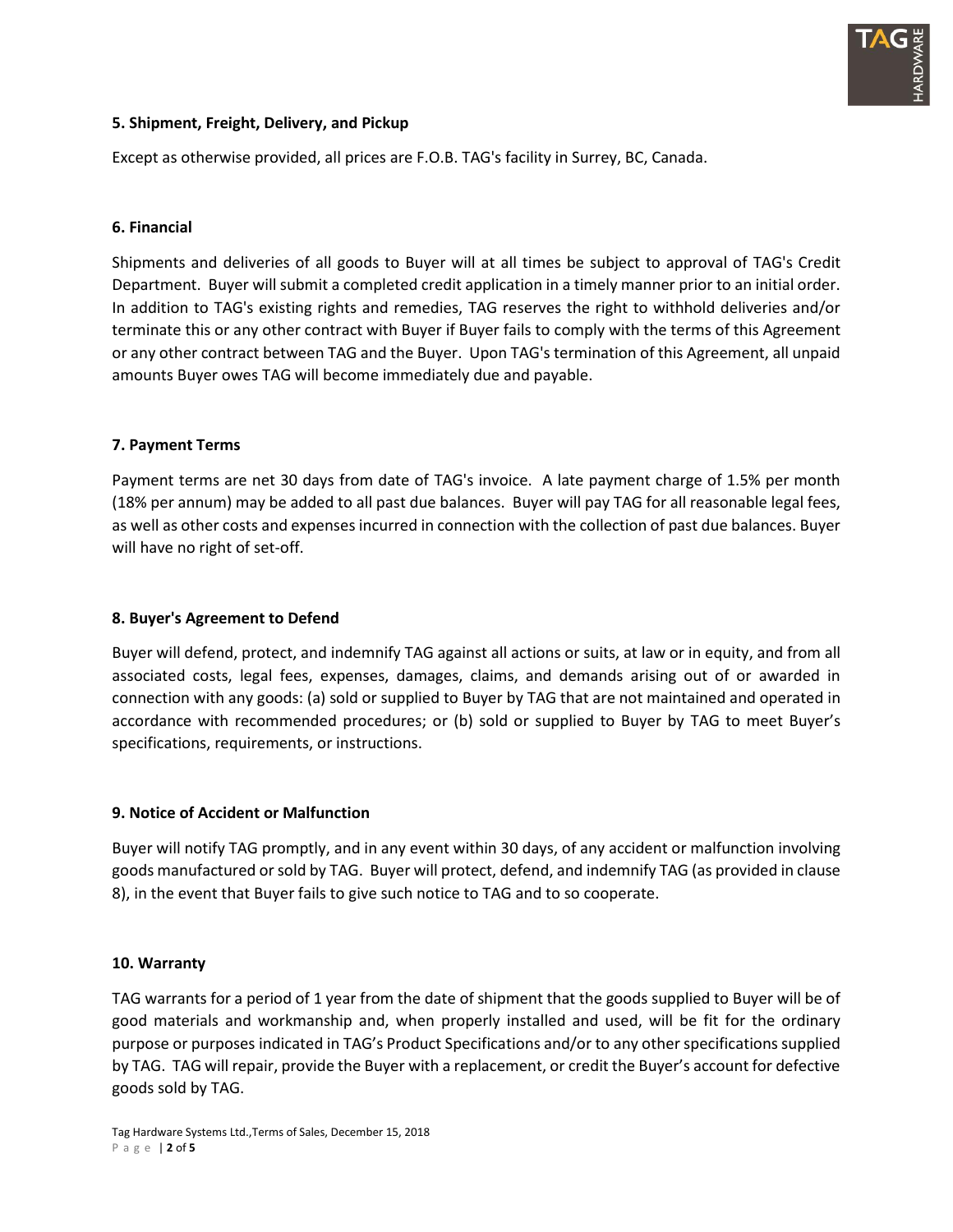

TAG makes no warranty for: (a) goods sold by TAG to Buyer for other than resale; or (b) any display goods sold by TAG to Buyer. THE FOREGOING WARRANTIES ARE EXCLUSIVE, AND IN LIEU OF ALL OTHER WARRANTIES, EXPRESS, IMPLIED OR STATUTORY, WRITTEN OR ORAL, INCLUDING, BUT NOT LIMITED TO, ANY IMPLIED WARRANTY OF MERCHANTABILITY OR FITNESS FOR ANY PARTICULAR PURPOSE. TAG DOES NOT ASSUME, NOR AUTHORIZE, ANY REPRESENTATIVE OR OTHER PERSON TO ASSUME FOR IT, ANY OBLIGATION OR LIABILITY OTHER THAN AS EXPRESSLY SET FORTH HEREIN.

# **11. Limitation of Remedies**

TAG's obligations under the warranties contained in clause 10 above are conditional upon: (a) TAG receiving notice from Buyer of the alleged defect within 1 year from date of shipment; and (b) the allegedly defective goods revealing an actual defect upon examination by TAG. TAG will not be liable for: (a) any labour or other expenses incurred by Buyer in the removal, repair, or replacement of the goods or any component part claimed to be defective; (b) any expenses incurred by Buyer in order to remedy any defect; or (c) any consequential, special, or contingent damages or expenses, arising directly or indirectly from any defect in the goods, or from Buyer's use or inability to use such goods. The discharge of TAG's warranty obligation in clause 10 will constitute fulfillment of all liabilities of TAG to Buyer, whether based on contract, tort, or otherwise and will be the exclusive remedies available to the Buyer in lieu of all other remedies, and the liability of TAG, whether in contract, tort or otherwise, will not exceed the purchase price of the goods sold by TAG. Any action or suit by the Buyer arising out of or relating to this Agreement must be commenced within 1 year after the cause of action has accrued. The foregoing will not limit the time within which any action or suit must be brought by TAG to collect an amount agreed to be paid by Buyer or to enforce a judgment or to collect any amount awarded to TAG. The sole purpose of the warranty in clause 10 will be to provide Buyer with repair of, a replacement for, or credit to the Buyer's account for defective goods. This exclusive remedy will not be deemed to have failed of its essential purpose so long as TAG is willing to credit Buyer's account, repair, or replace the defective goods in the manner prescribed in clause 10.

## **12. Damages**

For shipments sent F.O.B. by TAG, Buyer will be liable for any damages to goods sustained during shipment. Buyer will be responsible for filing any damage claims with freight carriers and is subject to the rules of the freight carriers regarding the timing and processing of claims.

For shipments sent Freight Prepaid by TAG, TAG will be liable for any damage to goods sustained during shipment. The liability of TAG in this clause 12 is conditional upon Buyer making note of any damage on documents received from the freight carriers. TAG will not be liable for damage if Buyer fails to: (a) note any damage; and (b) report the damage to TAG within 24 hours of receipt of the goods.

## **13. Shortages**

For shipments received with missing goods which is not due to freight damage, Buyer must notify TAG within 2 business days of receipt.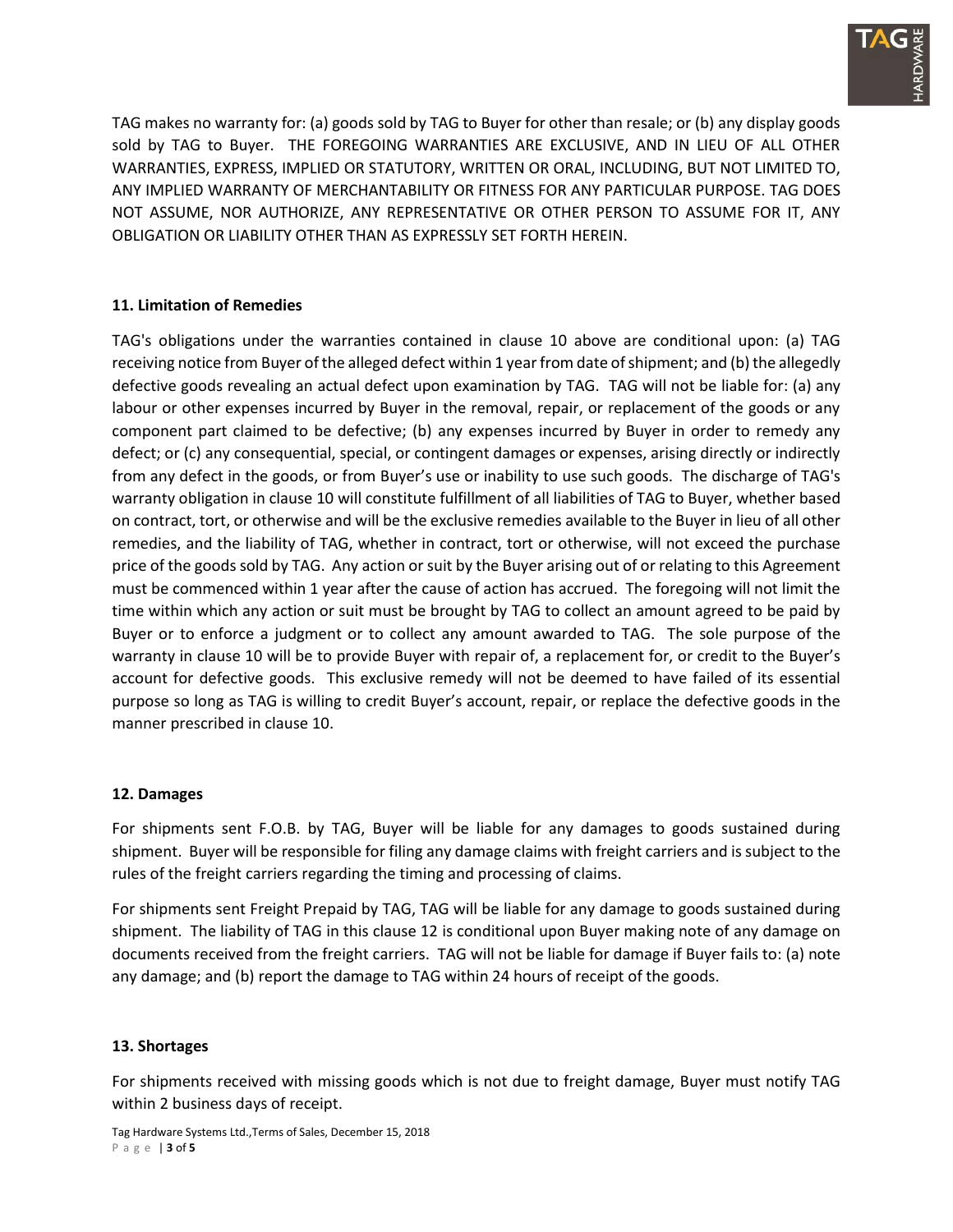

## **14. Returns**

All sales are final. TAG will not accept any returns.

## **15. Defaults or Delays**

TAG will not be liable for any default or delay in the production or delivery of all or any goods resulting either directly or indirectly from any of the following: accidents to, breakdowns, or mechanical failure of TAG's plant, machinery, or equipment, strikes or other labour disputes, labour shortages, fire, flood, wars, acts of public enemy, acts of God, delays of suppliers, delays in transportation or lack of transportation facilities, embargos, shortages of or reductions in energy sources, priorities, allocations, limitations, restrictions, or other acts required or requested by federal, provincial or local governments, or any government authority or agency; or any cause beyond the control of TAG. In no event will TAG be liable for any consequential, special, or contingent damages arising out of TAG's default or delay in filling Buyer's order.

## **16. Confidential Information and Proprietary Information**

TAG retains ownership of all design, engineering, and technical information (whether patentable or not), trade secrets including secrets of manufacturing, processes, treatments and chemical composition, plant layout and tooling, and TAG's sales and marketing documentation, including images ("Confidential Information"). Confidential Information may be disclosed by TAG in connection with this Agreement and Buyer will not disclose any Confidential Information to any third party without the prior written consent of TAG. Notwithstanding the foregoing, Buyer will have the right to disclose Confidential Information to the extent required to be disclosed by law, including a subpoena; provided Buyer promptly notifies TAG in writing of such requirement prior to any disclosure to allow TAG to seek a protective order or similar relief in TAG's sole and absolute discretion. This clause 16 will survive this Agreement indefinitely.

## **17. Patent, Trademark and Copyright Indemnity**

Buyer will indemnify TAG from any and all losses, costs, damages or expenses (including legal fees and expenses) for any infringement or alleged infringement of any of TAG's patents, trademark or copyright contained within the Confidential Information if Buyer discloses or makes use of Confidential Information that has not been authorised by TAG. Any and all inventions and improvements conceived or discovered by TAG in performing any development work under this Agreement will be the sole property of TAG. This clause 17 will survive this Agreement indefinitely.

#### **18. Waiver**

The right of either party to require strict performance by the other party of any or all terms and conditions of this Agreement will in no way be affected or impaired by prior waiver, forbearance, or course of dealing.